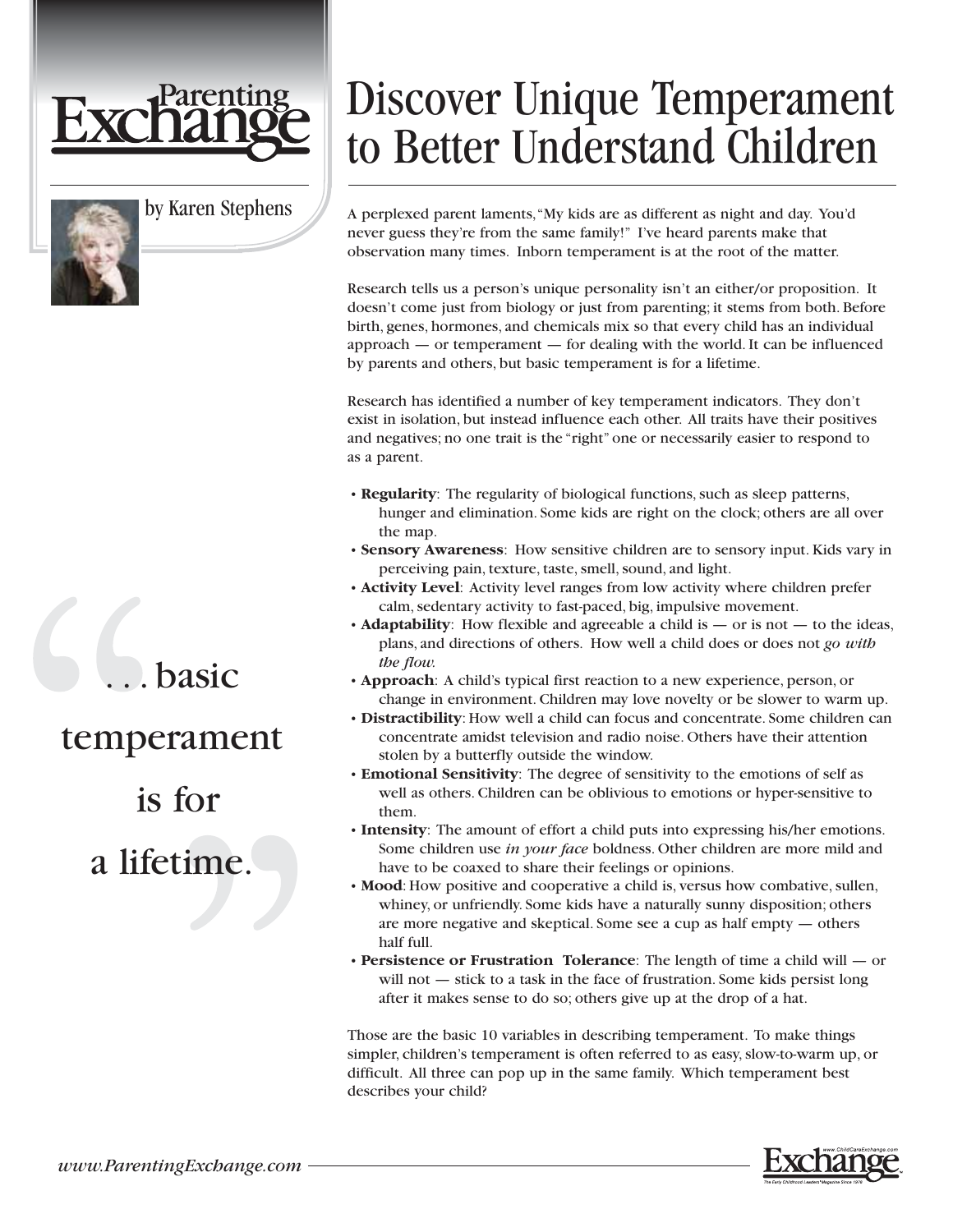**Easy** children are regular and predictable in routines such as eating, sleeping, toileting, alertness, and cuddling times. Easy kids are flexible, adaptable, and generally accommodating. They have a chipper disposition. They are friendly and slow to rile or to become pessimistic. Their enthusiastic, outgoing attitude can lead them to leap too quickly into new experiences.

**Slow-to-warm-up** children are distinguished by their cautious nature and *wait and see* attitude. Given time to *warm-up* at their own pace, they gradually adjust to new circumstances. Unfortunately, these children are often labeled as "shy." In truth, they are usually only "shy at first." Once they get to know people and trust in a situation's safety, they can be as outgoing and friendly as the next child.

**"Difficult"** or **"spirited"** children are irregular in routines related to sleep, eating, and alertness. They are often fussy and picky. As infants, it's hard to predict what type of cuddling and eye contact they will enjoy, much less when and for how long. They can be extremely sensitive to one or more senses — touch, taste, scent, sound, or light. When encountering new experiences they can be negative, preferring to withdraw rather than to interact or cooperate. Unexpected changes — even small ones — can throw them off kilter for a whole day. Such children intensely express their feelings — especially when resisting someone else's ideas. They easily lose control of their behavior.

#### Responding to Your Child's Temperament

I bet you've spied your child in that list. As you respond to your child's temperament, work *with the grain* of their innate make up, rather than against it. You'll become a more nurturing, compassionate parent who builds children's self esteem. There's a bonus for parents, too. Kids who feel accepted and supported are more respectful and cooperative. That makes family life easier for everyone! Here are some tips:

- Focus on the positive side of temperament. While difficult, intense persistence is maddening in the candy aisle, it can be a wonderful trait in an environmental activist or defense lawyer when a child grows up. And a slow-to-warm-up child may be the good listening therapist or concert pianist the next decade needs.
- Coach an easy child to look carefully before becoming an over-eager, unquestioning joiner. (This is especially important when kids face peer pressure.)
- Avoid unflattering comparisons. "Why can't you be more like your brother/sister?" erodes confidence. Honor everyone's uniqueness.
- Cue into activity level. High energy kids need regular boisterous play time. Low energy kids need quiet times for reflection and refilling emotional reserves.
- Cue into child's *alert* times. Plan energy-demanding activities during your child's up times.
- Pace daily errands according to your child's rhythms. Be prepared with juice and crackers for kids unable to predict hunger. Know where bathrooms are.
- Accept kids for who they are and what they prefer. It may not matter if fabric softener was (or wasn't) used on your pajamas, but for kids who are extra sensitive to texture or scent, that daily quality of life issue means a lot.
- Coach kids in problem-solving, especially if they are prone to tantrums. When a child butts heads over a toy, teach trading, negotiating, or taking turns.
- Prepare kids for new experiences. *Slow-to-warm-up* or *difficult* children will need more time to process information, adjust, and adapt. The bigger the change, the more questions a child will have. Spend more time preparing or even rehearsing for change.
- Prepare kids for predictable sensitivities. If the shrill tornado drill makes your child cry every Tuesday, give a warning that the loud sound is coming.
- Ignore what you can. If a child whines and complains that the beans "feel scratchy," resist reacting negatively or sarcastically. Simply say, "I'm glad you tasted them."
- Teach coping skills. An easily distracted child can sit closer to the teacher. During study or meal times, keep radio, television, and the telephone off so kids can focus.
- Pick your battles wisely. When living with difficult, spirited children, prioritize expectations. Focus on safety first, perhaps neatness later.
- Model calm expression of feelings, especially when you are mad, frustrated, or tired.
- Avoid name-calling. It infers children can't change their behavior. It's not true.